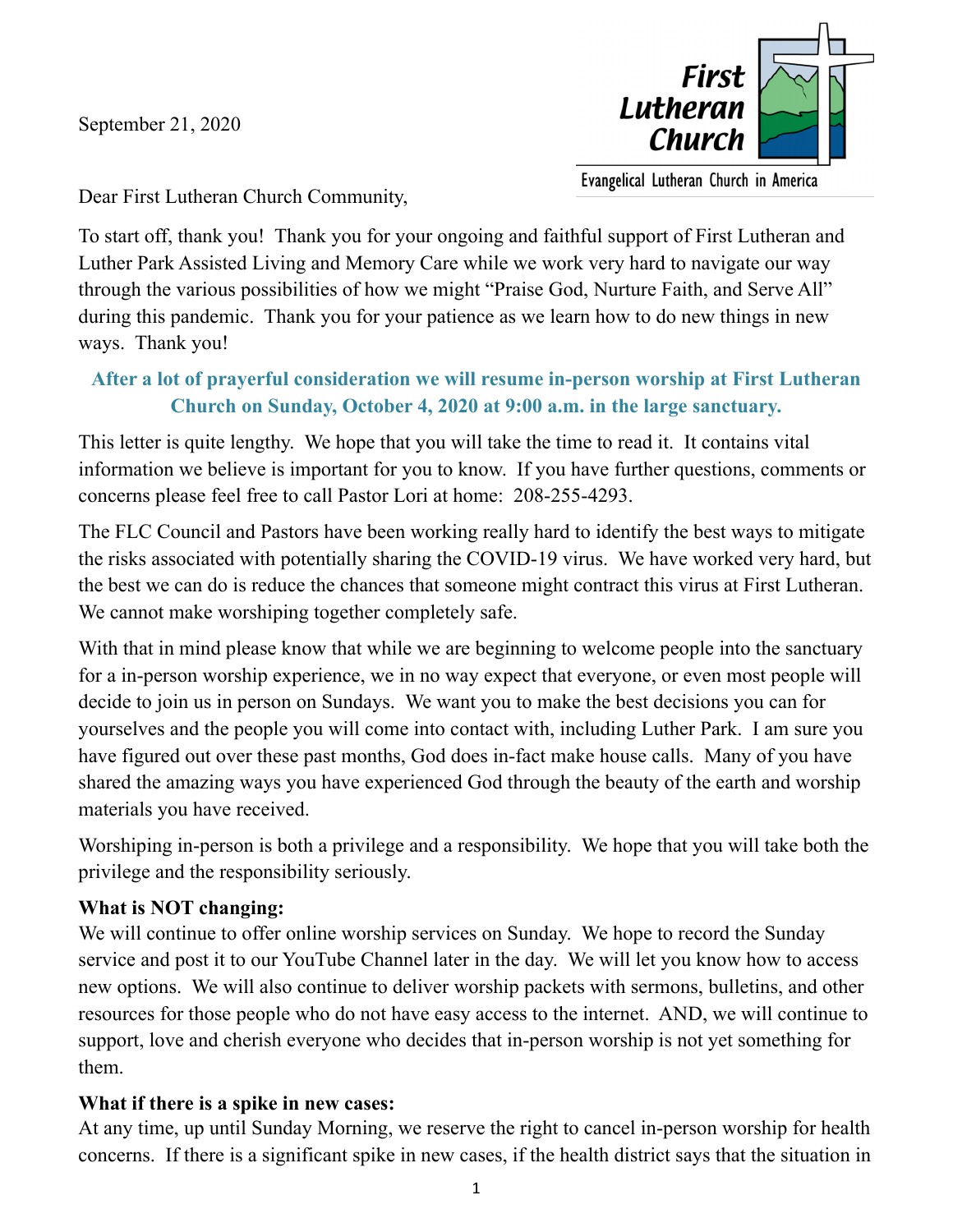the county has changed dramatically for the worse, or if other new information emerges, we may need to cancel in-person worship to protect one another. We continue to constantly monitor the information available through the Panhandle Health District.

### **In-Person Worship is a Responsibility:**

When we decide to join with others for non-essential social or religious reasons, we are always taking a calculated risk. All actions in our lives bear risks for ourselves and others. Driving is an excellent example of this. When we choose to drive, we know that car accidents are very possible, so we choose not to drive when the risks are higher and don't outweigh the benefits (i.e. the icy roads we expect this winter). In a world where we have to deal with COVID-19, we are risking not only our own health — but because we have the potential of being, or becoming, an asymptomatic carrier — we are putting at risk the health of the people we will come into contact with.

If you know that you or someone you will come into contact with has a higher or high risk of developing complications from COVID-19, the risks likely will not outweigh the rewards of participating in our in-person worship services. If there is a good chance that you have been in contact with someone who is COVID-19 positive, or if you are experiencing any flu-like symptoms, the risk that you might bring COVID-19 with you to worship is not worth taking. In all of these cases we have to think not only of our own risk, but especially of the risk to others we will be worshiping with or visiting with at any time after we worship, especially Luther Park. We are trusting you to make wise choices with the risks you take.

## **In-person Worship is a Privilege:**

Throughout the past months I have become increasingly aware that we are very privileged to get to worship together in-person, in a sanctuary, as regularly as we do. Many people around the world do not experience this privilege because of political, economic, social, and health reasons. Many in our own congregation have for years had to deal with the reality that for health reasons, hearing loss, not being able to see, lack of transportation, and more; it simply was not possible for them to participate in worship on Sunday mornings. I pray we have gained a new appreciation of this privilege and are much more aware of what others deal with when this privilege is limited.

We really need our congregation to respect the expectations we are establishing for in-person worship. These expectations may seem onerous, but if we cannot work together to protect one another we will need to suspend in-person worship. This is a privilege, a wonderful life-giving, soul-filling, faithful privilege, but a privilege none-the-less.

## **Our Expectations for In-Person Worship Participants:**

- **If you have any flu-like symptoms**, a fever, lack of smell or taste or any of the other symptoms listed by the Panhandle Health District OR have likely been in contact with COVID-19, please stay home.
- **Wear masks throughout worship.** We have masks you can have. We know this is tricky with glasses, but we need you to wear masks. No exceptions.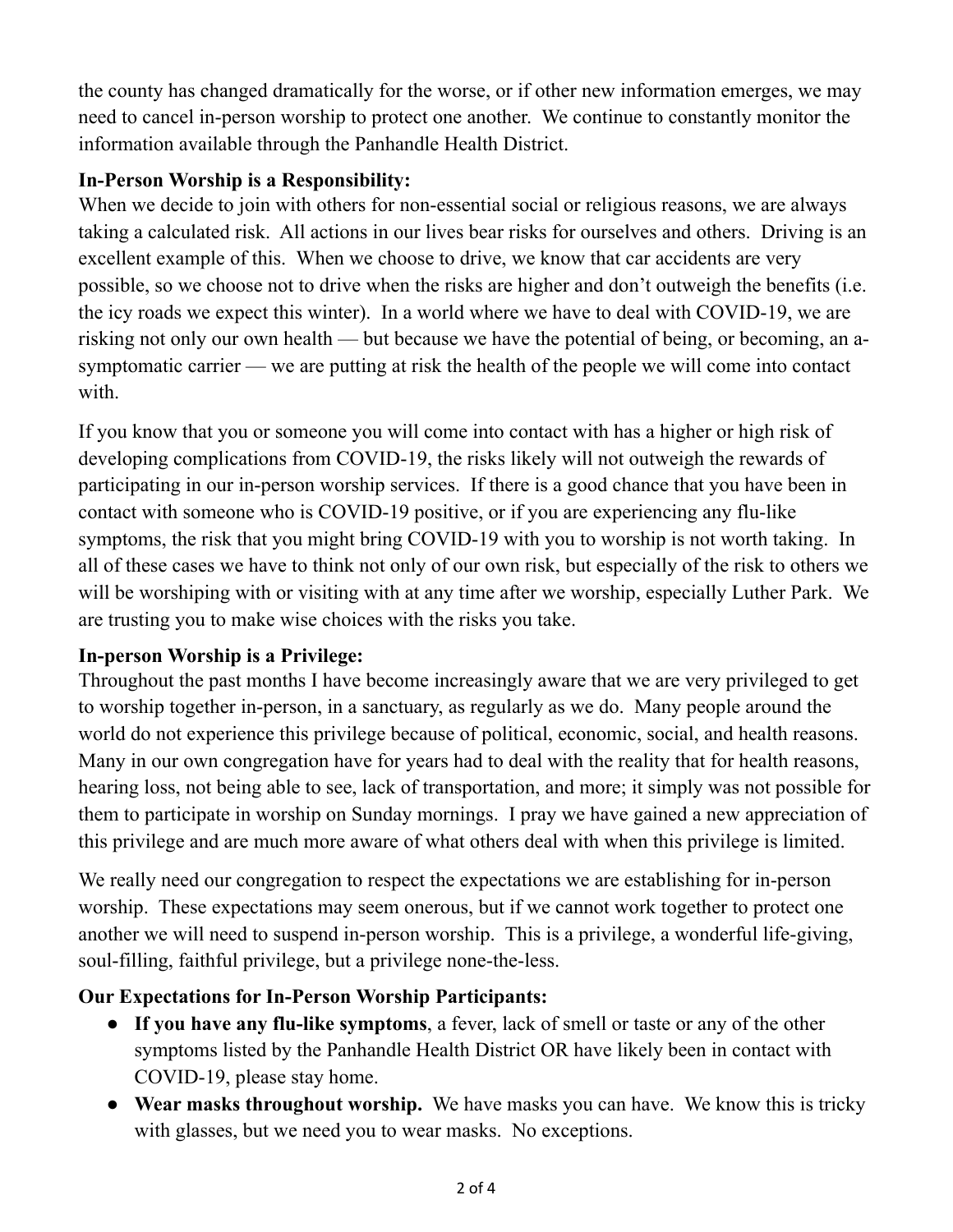- **We will not be shaking hands, hugging, or touching one another.** This is hard for us we know, but necessary.
- **Stay at least 6ft apart.** If you have a circle of contact, such as your household or friends you are already in regular contact with, please come to worship together. We will seat you together and you can be in closer proximity with those folks. Otherwise, please keep your distance from other groups or individuals.
- **Don't sing unless given explicit permission to do so.** If you simply can't make it through worship without singing along, it might be better to stay home and worship online so that you can belt out those hymns. It turns out singing and talking loudly are absolutely the best way to get respiratory viruses out of your lungs and suspended in the air for others to receive.
- **Take Your Allergy Meds.** Allergy symptoms can be very similar to flu-like symptoms. If you have a runny nose, are sneezing or have other flu-like symptoms we would like you to stay home. If allergy medications alleviate those symptoms, take your meds and you are welcome to attend medicated.
- **Dress for the weather.** The doors to the exterior will be wide open. Dress accordingly. We are looking into improving our HVAC system to address air quality in the sanctuary, but until then, add layers.
- **Arrive a little early.** Because of the seating precautions we are taking, it may take a little while to get everyone seated until we get used to this.
- **Be flexible.** You won't get to sit in "your seat." Please be willing to follow the instructions given when you arrive. We will seat from the front to the back. Best practices are constantly changing, so we all need to be flexible.
- **Be Gentle.** We know that there are lots of opinions about what is best for everyone. We would love to hear your thoughts, and we need you to be kind and honor the good faith efforts the Council and Pastors are making for our context.

### **What precautions are we taking?**

- **Creating a limited touch environment**: You will not need to touch doors, hymnals, or one another. Bulletins will be placed in pews the Thursday prior to worship by a gloved, masked person. Bathrooms will be limited to 1 family unit at a time.
- **Sanitizing Surfaces:** We will have volunteers and/or staff sanitize all of the surfaces in the common spaces prior to and after worship. Bottles of hydrogen peroxide are available in bathrooms for you to use.
- **Requiring social distancing:** We will seat each contact group at least 6 feet from one another, clearly sectioned off. Please arrive with the people that are part of your circle of contact, if you would like to be seated together. This means family or friends you agree are practicing the same social distancing practices and in your "bubble".
- **Providing Masks:** Because everyone will be expected to wear masks, we are providing hand-sewn masks (pre-packaged) for those who do not own a mask or forget theirs at home.